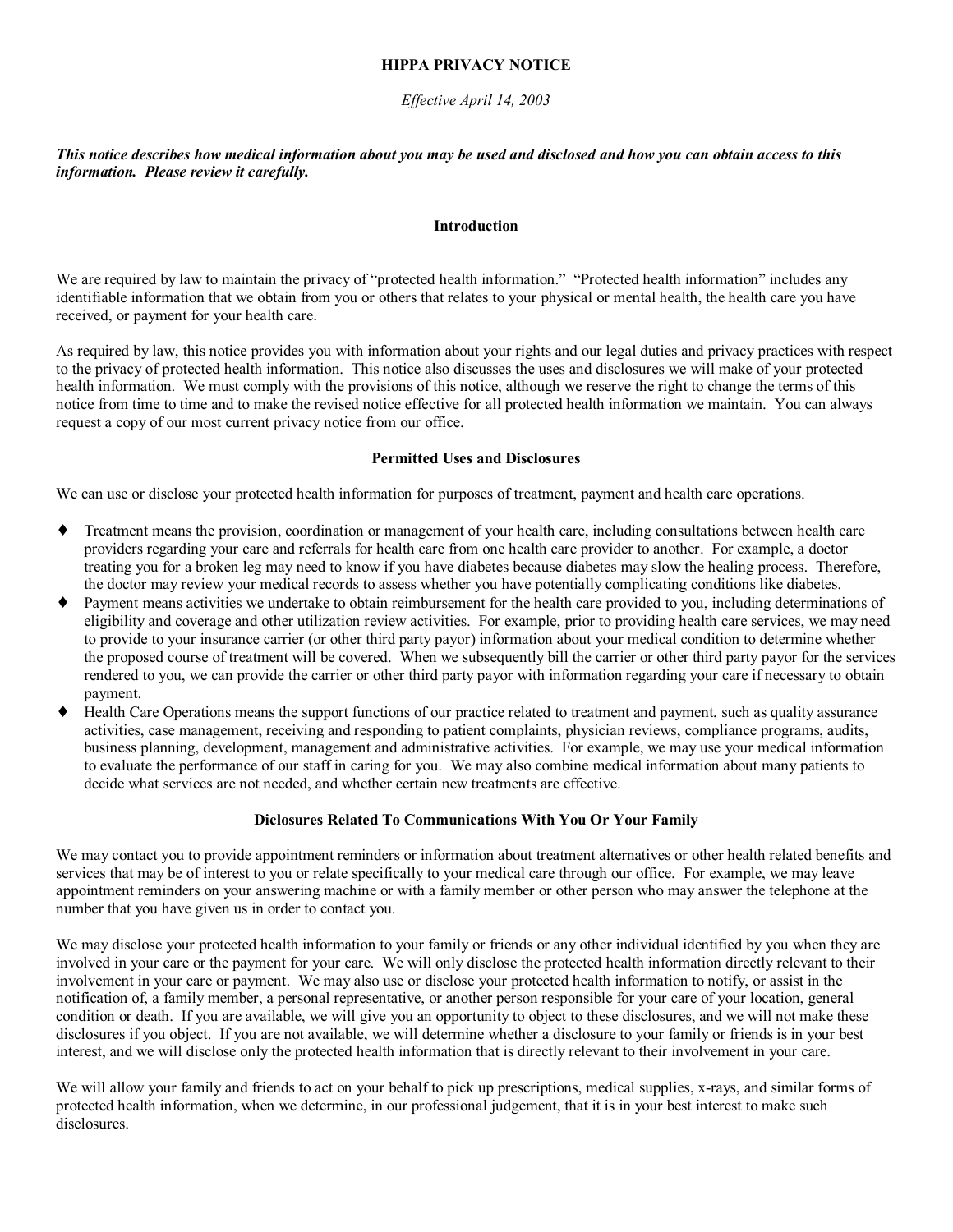### **Other Situations**

*Organ and Tissue Donation.* If you are an organ donor, we may release medical information to organizations that handle organ procurement or organ, eye or tissue transplantation or to an organ donation bank, as necessary to facilitate organ or tissue donation and transplantation.

*Military and Veterans.* If you are a member of the armed forces, we may release medical information about you as required by military command authorities. We may also release medical information about foreign military personnel to the appropriate foreign military authority.

*Public Health Risks.* We may disclose medical information about you for public health activities. These activities generally include the following:

- To prevent or control disease, injury or disability
- To report births and deaths

.

- To report victim of abuse, neglect, or domestic violence
- To report reactions to medications
- To notify people of product, recalls, repairs or replace or replacements
- To notify a person who may have been exposed to a disease or may be at risk for contracting or spreading a disease or condition

*Health Oversight Activities.* We may disclose medical information to federal or state agencies that oversee our activities. These activities are necessary for the government to monitor the health care system, government programs, and compliance with civil rights laws. We may disclose protected health information to persons under the Food and Drug Administration's jurisdiction to track products or to conduct post-marketing surveillance.

*Lawsuits and Disputes.* If you are involved in a lawsuit or dispute, we may disclose medical information about you in response to a court or administrative order. We may also disclose medical information about you in a response to a subpoena, discovery request or other lawful process by someone else involved in the dispute.

*Law Enforcement.* We may release medical information if asked to do so by a law enforcement official:

- In response to a court order, subpoena, warrant, summons or similar process
- To identify or locate a suspect, fugitive, material witness, or missing person
- About the victim of a crime if, under certain limited circumstances, we are unable to obtain the person's agreement
- About a death we believe may be the result of a criminal conduct
- About criminal conduct on our premises
- In emergency circumstances to report a crime; the location of the crime or victims or the identity, description or location of the person who committed the crime

*Coroners, Medical Examiners and Funeral Directors.* We may release medical information to a coroner or medical examiner. This may be necessary, for example, to identify a deceased person or determine the cause of death. We may also release medical information about patients to funeral directors as necessary to carry out their duties.

*Inmates.* If you are an inmate of a correctional institution or under the custody of a law enforcement official, we may release medical information about you to the correctional institution or low enforcement official. This release would be necessary for the institution to provide you with health care, to protect your health and safety or the health and safety of others, or for the safety and security of the correctional institution.

*Serious Threats.* As permitted by applicable law and standards of ethical conduct, we may use and disclose protected health information if we, in good faith, believe that the use of disclosure is necessary to prevent or lessen a serious and imminent threat to the health or safety of a person or the public.

**Disaster Relief.** When permitted by law, we may coordinate our uses and disclosures of protected health information with public or private entities authorized by law or by charter to assist in disaster relief efforts.

## **Your Rights**

1. You have the right to request restrictions on our uses and disclosures of protected health information for treatment, payment and health care operations. However, we are not required to agree to your request.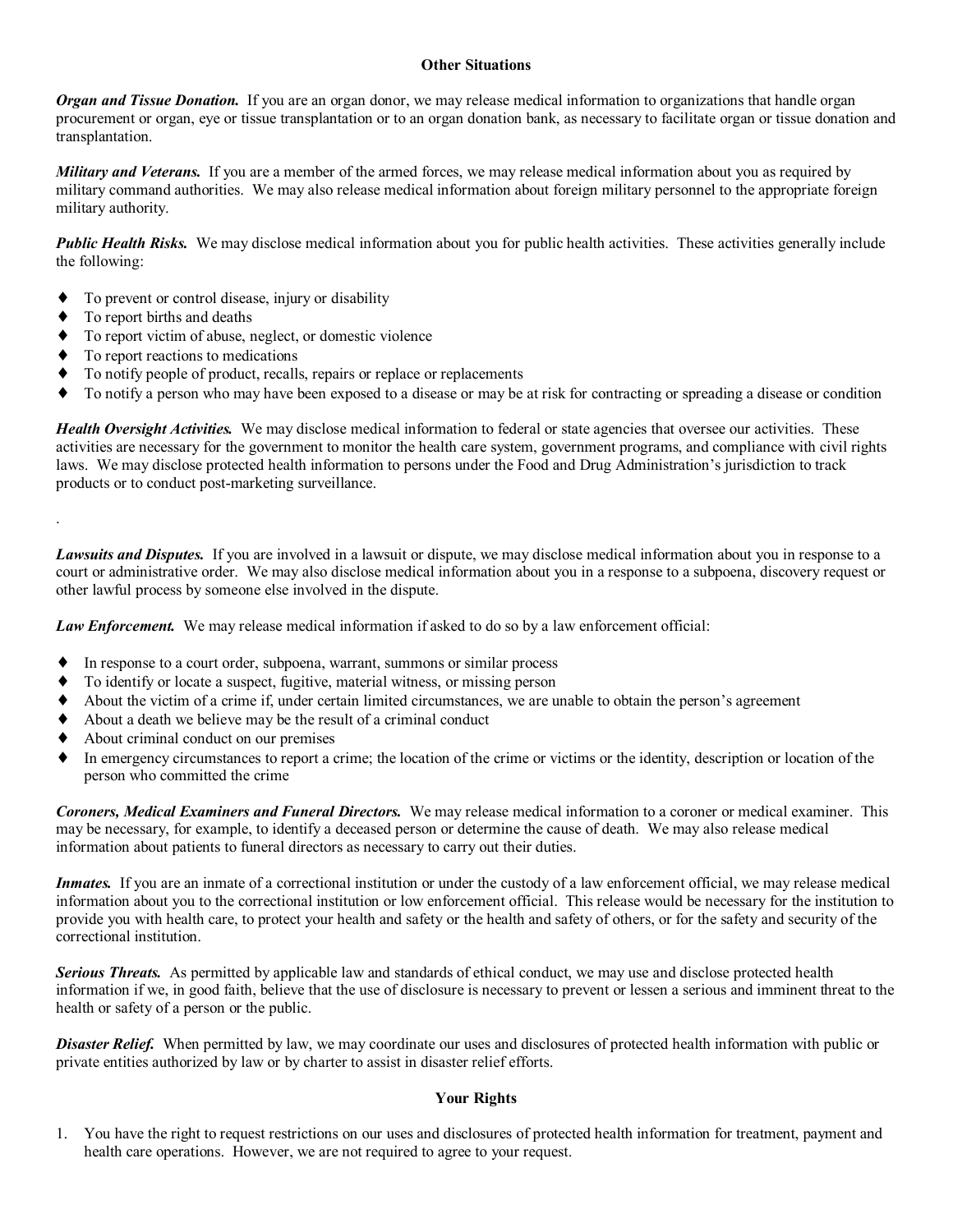- 2. You have the right to reasonably request to receive communications of protected health information by alternative means or at alternative locations.
- 3. Subject to payment of a reasonable copying charge as provided by state law, you have the right to inspect or obtain a copy of the protected health information contained in your medical and billing records and in any other practice records used by us to make decisions about you, except for:
	- ♦ Psychotherapy notes, which are notes recorded by a mental health professional documenting or analyzing the contents of conversation during a private counseling session or a group, joint or family counseling session and that have been separated from the rest of your medical record
	- ♦ Information compiled in a reasonable anticipation of, or fur use in, a civil, criminal, or administrative action or proceeding.
	- Protected health information involving laboratory tests when you access is required by law
	- ♦ If you are a prison inmate and obtaining such information would jeopardize your health, safety, security, custody, or rehabilitation or that of other inmates, or the safety of any officer, employee, or other person at the correctional institution or person responsible for transporting you
	- ♦ If we obtained or created protected health information as part of a research study for as long as the research is in progress, provided that you agreed to the temporary denial of access when consenting to participate in the research
	- ♦ Your protected health information is contained in records kept by a federal agency or contractor when your access is required by law
	- ♦ If the protected health information was obtained from someone other than us under a promise of confidentiality and the access requested would be reasonably likely to reveal the source of the information

We may also deny a request for access to protected health information if:

- ♦ A licensed health care professional has determined, in the exercise of professional judgement, that the access requested is reasonably likely to endanger your life or physical safety or that of another person
- ♦ The protected health information makes reference to another person (unless such other person is a health care provider) and a licensed health care professional has determined , in the exercise of professional judgement, that the access requested is reasonably likely to cause substantial harm to such other person
- The request for access is made by the individual's personal representative and a licensed health care professional has determined, in the exercise of professional judgment, that the provision of access to such personal representative is reasonably likely to cause substantial harm to you or another person

If we deny a request for access for any of the three reasons described above, then you have the right to have our denial reviewed in accordance with the requirements of applicable law.

- 4. You have the right to request a correction to your protected health information, but we may deny your request for correction, if we determine that the protected health information or record that is the subject of the request:
	- Was not created by us, unless you provide a reasonable basis to believe that the originator of protected health information is no longer available to act on the requested amendment
	- ♦ Is not part of your medical or billing records
	- Is not available for inspection as set forth above
	- Is not accurate and complete

In any event, any agreed upon correction will be included as an addition to, and not a replacement of, already existing records.

- 5. You have the right to receive an accounting of disclosures of protected health information made by us to individuals or entities other than to you for the period provided by law, except for disclosures:
	- ♦ To carry out treatment, payment and health care operations as provided above
	- To persons involved in your care or for other notification purposes as provided by law
	- For national security or intelligence purposes as provided by law
	- ♦ To correctional institutions or law enforcement officials as provided by law
	- That occurred prior to April 14, 2003
	- That are otherwise not required by law to be included in the accounting
- 6. You have the right to request and receive a paper copy of this notice from us.
- 7. The above rights may be exercised only by written communication to us. Any revocation or other modification of consent must be in writing delivered to us.